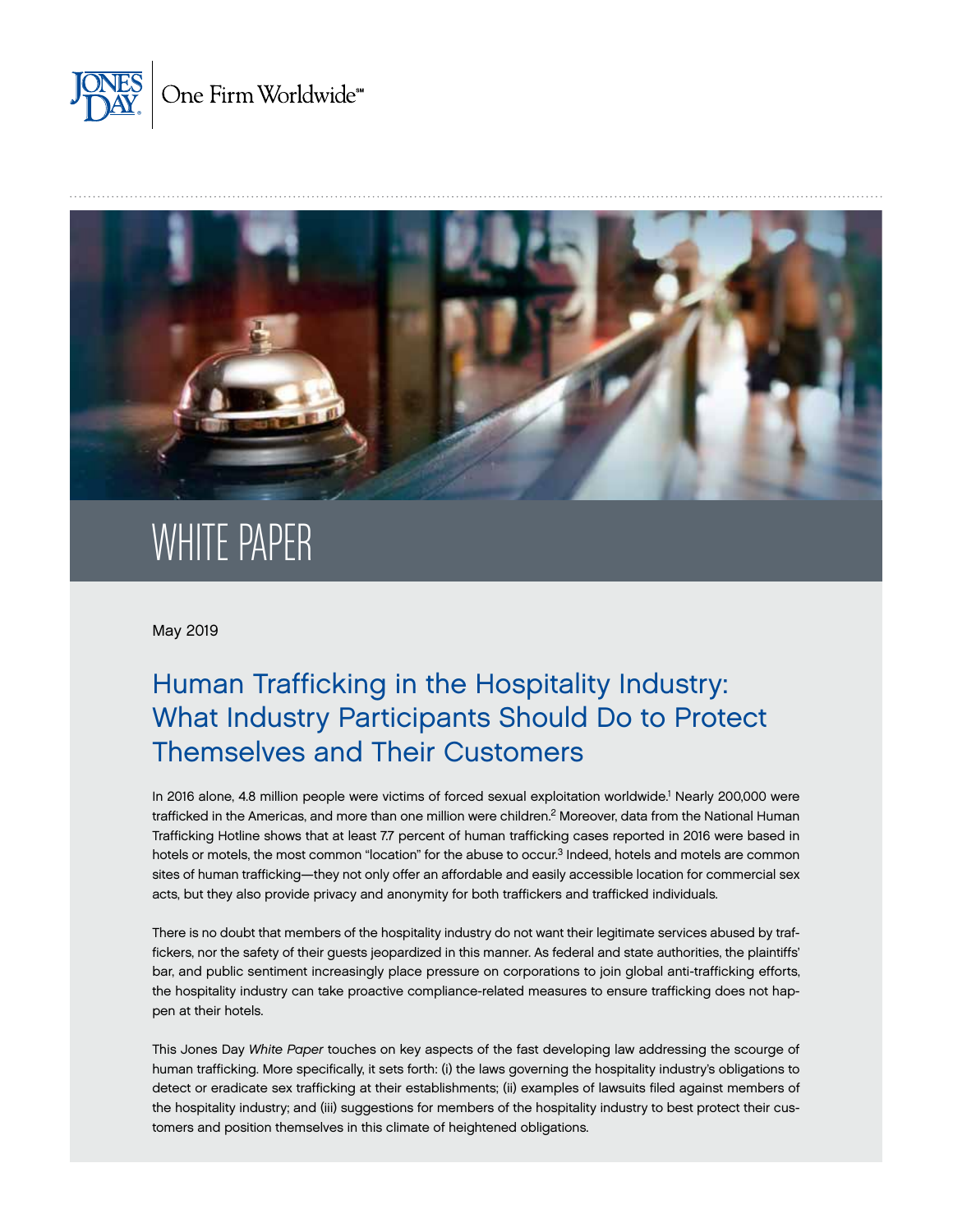### TABLE OF CONTENTS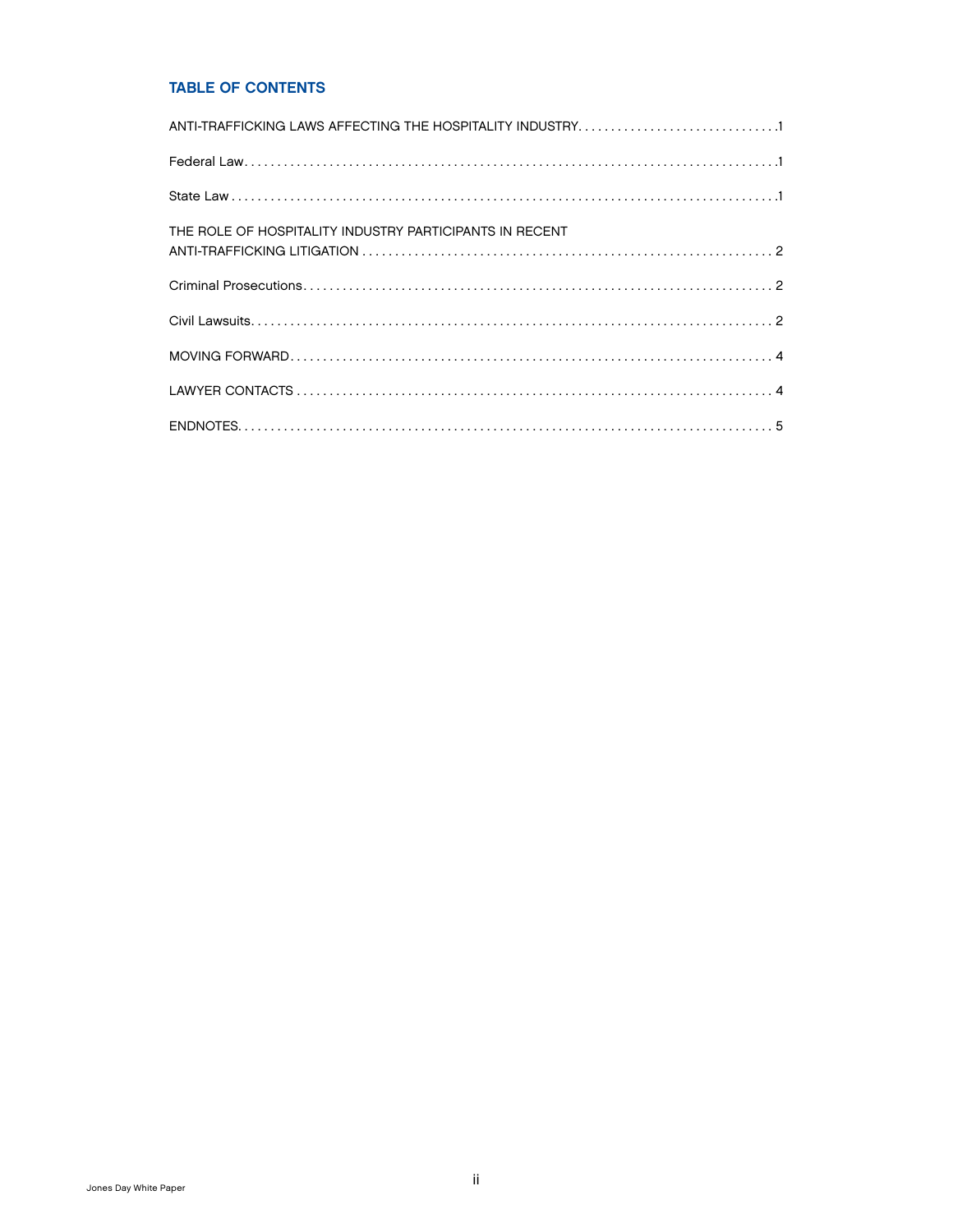## <span id="page-2-0"></span>ANTI-TRAFFICKING LAWS AFFECTING THE HOSPITALITY INDUSTRY

#### Federal Law

In 2000, the U.S. Congress passed the Trafficking Victims Protection Act ("TVPA") in order "to combat trafficking in persons, … to ensure just and effective punishment of traffickers, and to protect their victims."4 The TVPA was most recently reauthorized in January 2019, when it was also amended to enhance the U.S. Department of State's ability to evaluate foreign government efforts to eliminate human trafficking.<sup>5</sup> The trajectory of the TVPA, which has been strengthened and expanded over time, demonstrates legislators' increasing efforts to fight human trafficking at home and abroad. In fact, the U.S. Department of Justice ("DOJ") has credited the TVPA both its penal and its victim-protection and public awareness components—for the 360 percent increase in human trafficking convictions between 2001 and 2007, as compared to the previous seven years.6

It bears emphasis that the TVPA—among other federal legislation—exposes corporate entities to potential criminal liability. With respect to sex trafficking, the TVPA imposes severe criminal sanctions on whoever recruits, solicits, transports, or obtains a person for a commercial sex act (as well as anyone who benefits from such an act) by force, fraud, or coercion, or while knowing that the trafficked individual is under 18 years old.7 In prohibiting any "knowing benefit" from a trafficking venture, the TVPA thus extends criminal liability beyond direct participation. Moreover, in 2003, Congress added human trafficking to the list of crimes that can be charged under the Racketeer Influenced Corrupt Organizations ("RICO") statute, a statute often used to charge the entity or organization, in addition to the individual criminal defendants.<sup>8</sup> In 2015, another amendment of the TVPA lowered the standard for criminal liability from actual knowledge of the trafficked individual's minor age (or of the fact that threats or force were used in trafficking), to *either* knowledge or reckless disregard.9 Further, the Stop Advertising Victims of Exploitation Act ("SAVE Act") was enacted in 2015, amending the TVPA in part to add the advertising of sex trafficking to the list of proscribed activities.<sup>10 11</sup>

Recent changes to the TVPA also illustrate the legislature's intention to increase the scope of the statute and thus, its reach to corporate entities in civil litigation, including those in the hospitality industry. For example, the Trafficking Victims Protection Reauthorization Act of 2003 ("TVPRA") established a federal, civil right of action allowing trafficking survivors to sue their traffickers, which includes a provision allowing plaintiffs to bring suit not only against their "traditional trafficker," but also against anyone who knowingly benefits—financially or otherwise—as a result of the trafficking.12 Counsel representing individual plaintiffs in private actions under the TVPRA regard the statute as opening the door to large damage awards against corporate entities, including hospitality locations where trafficking is alleged to have occurred. The statute also allows state attorneys general to bring civil actions against human traffickers.13

While not specific to the hospitality industry, the federal government further expanded corporate responsibility to eradicate sex trafficking when it enacted the Allow States and Victims to Fight Online Sex Trafficking Act (also known as "FOSTA-SESTA") on April 11, 2018.<sup>14</sup> This law allows online websites to be held liable for certain types of user-generated content, including unlawful content relating to child exploitation and sex trafficking. Although the 1996 Communication Decency Act ("CDA") previously immunized internet service providers from liability for the actions of third party users, FOSTA-SESTA clarifies that the CDA "was never intended to provide legal protection to websites that unlawfully promote and facilitate prostitution and websites that facilitate in advertising the sale of unlawful sex acts with sex trafficking victims…."15

These enhancements to the federal anti-trafficking statutory scheme serve as a reminder for businesses to be ever vigilant that their services are not misused by criminal actors.

#### State Law

*Criminal and Civil Remedies* In 2003, just three years after the passage of the TVPA, Washington became the first state to criminalize human trafficking, and by 2013, every state in the United States had established criminal penalties for traffickers.16 Today, multiple states provide for criminal *and* civil liability for corporate sex trafficking, including Alabama,<sup>17</sup> Ohio,<sup>18</sup> Mississippi,<sup>19</sup> Oregon,<sup>20</sup> Pennsylvania,<sup>21</sup> Rhode Island,<sup>22</sup> South Carolina,<sup>23</sup> Kansas,<sup>24</sup> and Texas.<sup>25</sup> These statutes often mirror the federal anti-trafficking provisions. In South Carolina, for instance, the list of proscribed trafficking activities is almost identical to that in the TVPA—recruiting, soliciting, isolating, harboring, transporting, providing, or obtaining victims, in addition to facilitating human trafficking or benefiting from it.<sup>26</sup> Likewise, Section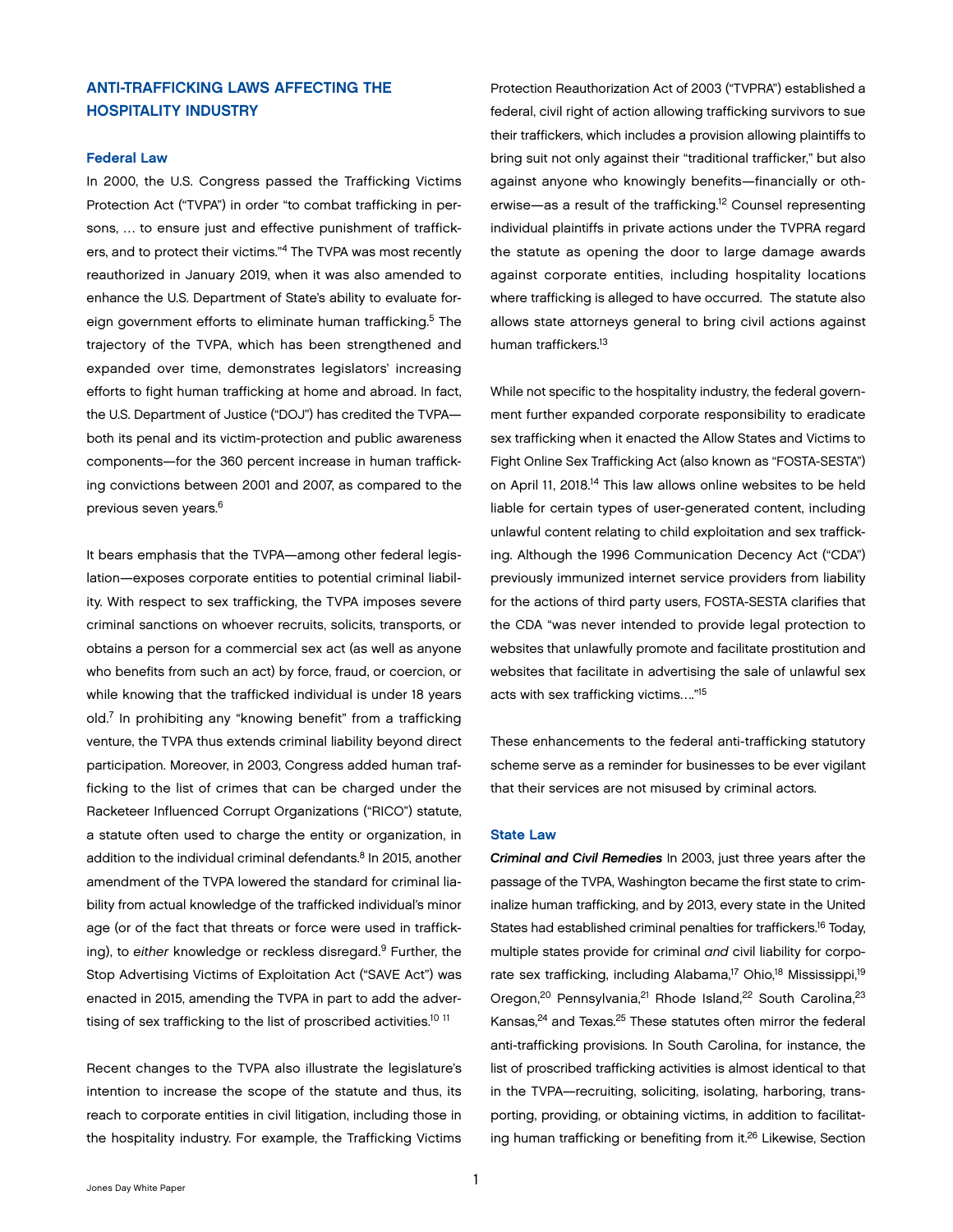<span id="page-3-0"></span>98.002 of the Texas Civil Practice and Remedies Code—like the TVPRA—establishes that defendants who engage in trafficking, or who knowingly benefit from a trafficking venture, are liable to the trafficked individual.<sup>27</sup> State legislatures have clearly followed the federal government's lead in prioritizing the fight against human trafficking.

In addition, state legislatures are increasingly passing antihuman trafficking bills specific to the hospitality industry. For example, several states require human trafficking awareness signs to be posted in hotels.28 In Georgia, hotels—along with adult entertainment establishments, massage businesses, and other locations where trafficking may occur—must post information regarding the National Human Trafficking Resource Center hotline, including a brief definition of labor and sex trafficking ("Are you or someone you know being sold for sex or made/forced to work for little or no pay and cannot leave?").29 By posting these signs, hotels could potentially help an individual realize they are being trafficked and that there are resources available to help them leave.<sup>30</sup> Considering that traffickers often utilize control tactics "so coercive that trafficking victims may feel like it's impossible to leave their situation, or may not even realize that they are being victimized in the first place[,]" these posters could play an important role in intercepting an active trafficking situation.<sup>31</sup>

Moreover, other states are now requiring more drastic measures, including required training of hotel staff for the detection of human trafficking. Minnesota, for example, recently passed a law requiring hotel and motel employees to undergo training on the: (i) definition of sex trafficking; (ii) recognition of potential victims; (iii) identification of commonly associated activities; and (iv) effective responses to sex trafficking situations.32 Other states that have passed laws requiring sex trafficking training at hotels include Connecticut, 33 New Jersey, 34 and California. Indeed, in California, as of 2018, hotel and motel employers are required to provide 20-minute human trafficking awareness training to all employees who are "likely to interact or come into contact with victims of human trafficking."35 The training must include:

- Definitions of "human trafficking" and "commercial exploitation of children;"
- How to identify individuals most at-risk for human trafficking;
- The difference between sex trafficking and labor trafficking in the hotel sector;
- How to report and respond to suspected human trafficking; and
- The contact information of appropriate agencies, including the National Trafficking Hotline number, as well as local law enforcement.

The bill requires employers to give the training by January 1, 2020; to each new employee within six months of their employment in a qualifying role; and then every two years thereafter.

# THE ROLE OF HOSPITALITY INDUSTRY PARTICIPANTS IN RECENT ANTI-TRAFFICKING **LITIGATION**

#### Criminal Prosecutions

To date, there have not been any criminal trafficking prosecutions naming a member of the hospitality industry. However, recent federal and state criminal indictments against online companies for sex trafficking-related offenses are evidence of a potential sea change that could translate into criminal prosecutions against other corporate entities, including hotel and motel chains.36

#### Civil Lawsuits

*Claims Brought Under the TVPRA* A number of recently filed civil cases containing TVPRA claims suggest that, as federal and state authorities increasingly focus on prosecuting sex traffickers and supporting survivors, civil actions against sex traffickers and their facilitators may be increasing as well.<sup>37</sup> Most recently, in March 2019, the TVPRA was used for the first time to file suit against hospitality industry participants. In that case, a survivor of sex trafficking filed a lawsuit in the Southern District of Ohio against a number of prominent hotel chains, alleging that the defendants "knowingly benefited from participating in a venture which they knew as engaged in illegal sex trafficking in violation of the TVPRA, 18 U.S.C. § 1591(a) (2), by … engaging in acts and omissions that were intended to support, facilitate, harbor, and otherwise further the trafficker's sale and victimization of the plaintiff for commercial sexual exploitation."38 The plaintiff alleges that the defendants ignored multiple red flags, such as requests for rooms near exit doors, trash cans containing indicators of commercial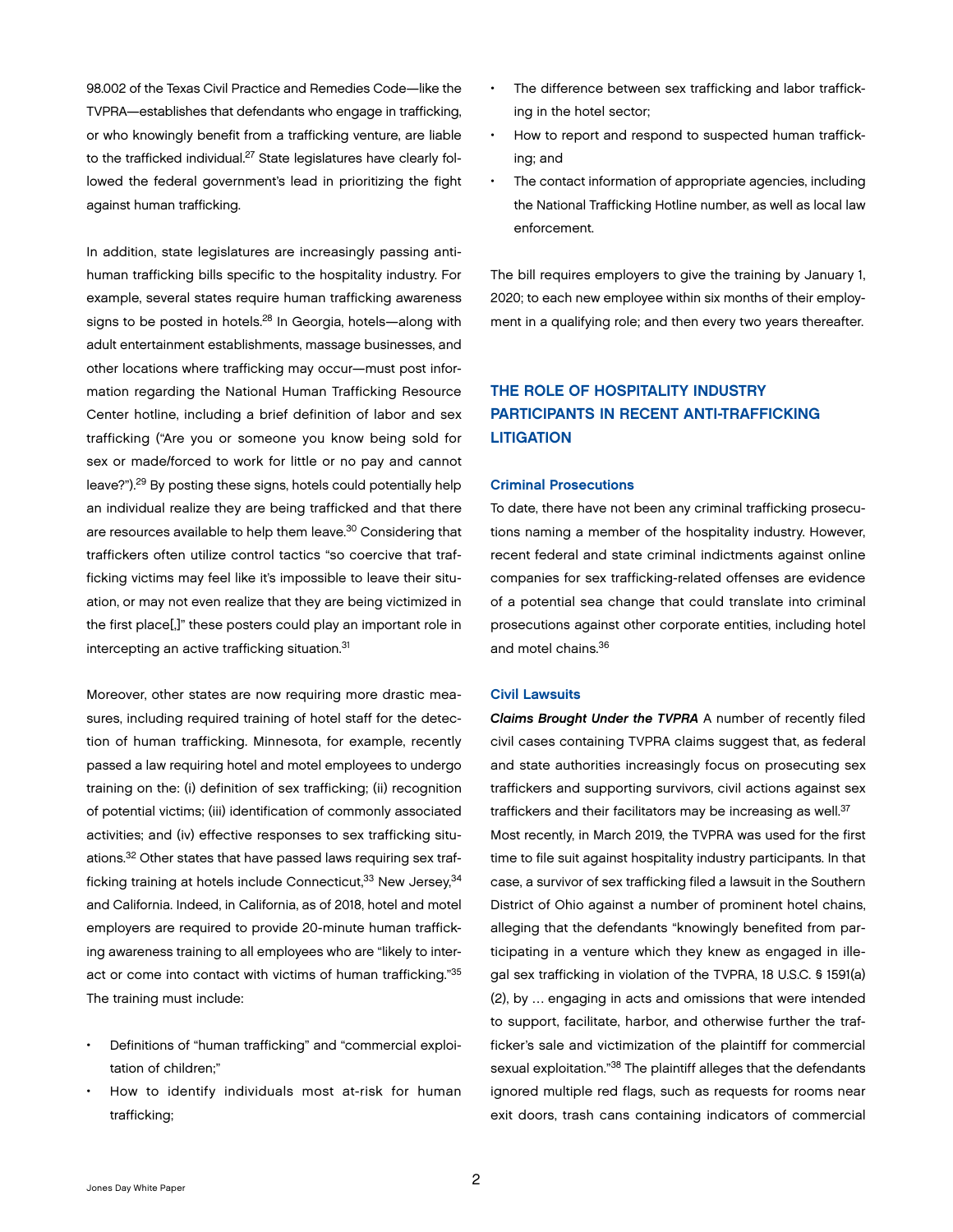sex, refusal of housekeeping services, cash payments, excessive requests for towels and linens, lack of eye contact, visible physical injuries, and even loud screams for help.39 Moreover, the plaintiff alleged that the defendants failed to provide a process for escalating human trafficking concerns, did not require human trafficking training for employees, and failed to enforce their own trafficking policies.<sup>40</sup> Ultimately, this lawsuit argues that the defendant hotel chains knew that criminal sex trafficking occurred on their properties, were uniquely situated to prevent it, and failed to take "timely and effective" measures to do so while simultaneously accepting the profits, thus making them directly complicit. This, while the first, will doubtless not be the last federal lawsuit alleging TVPRA violations against hospitality industry entities.

Since the majority of corporate sex trafficking cases are still being litigated, there is little settled law regarding corporate liability under the TVPRA. Nevertheless, court documents and trial orders from pending cases can provide corporations with guidance as to the conduct covered under the TVPRA, the legal thresholds required to obtain dismissal, and proactive measures to reduce the risk of liability. For example, earlier this year, in a January 2019 order, the Honorable Judge Paul A. Engelmayer of the Southern District of New York clarified the level of specificity required for corporate sex trafficking claims to survive a motion to dismiss.41 This order provides members of the hospitality industry with an indication as to how federal judges will treat such allegations. The plaintiff in *Canosa v. Ziff* sued movie producer Harvey Weinstein—as well as The Weinstein Company Holdings, LLC ("TWC Companies") and various other parties for sexually abusing and trafficking her.42 Canosa argued that the TWC Companies violated the TVPA by maintaining employees whose "responsibilities included introducing Weinstein to young women and covering up his assaults"; paying for and facilitating Weinstein's travel, despite knowing of his illicit practices; and tying "job benefits to the commission of the forced sexual advances and sexual assaults…."43 She also alleged that the TWC Companies "lacked a training program as to sexual harassment policy and law, an effective process for reporting and investigating complaints of sexual assault or harassment, and a meaningful or consistent process for documenting complaints of such conduct."44

The district court rejected the TWC Companies' argument that Canosa did not adequately allege that they *actually* participated in Weinstein's sex trafficking venture.45 Specifically,

Canosa's claims survived dismissal because she pled "specific means and methods used by multiple company employees to facilitate Weinstein's sexual assaults and to cover them up afterwards."46 Moreover, while there is not yet a final decision in *Canosa*, the plaintiff's complaint suggests that corporations that implement mandatory training programs on sex trafficking, assault, and harassment, as well as policies for reporting, investigating, and documenting such complaints, can significantly reduce the risks of litigation.

*Claims Brought Under State Law* Sex trafficking lawsuits against hotel chains have also been filed under state statutes. In December 2017, for example, the estate of an allegedly trafficked victim filed a lawsuit against an international hotel chain and various Backpage entities under the Oregon sex trafficking statute, which closely mirrors the TVPA,<sup>47</sup> and under other statutes and theories, for the sex trafficking and death of a woman named Ashley Benson.48 Similar to the claims made in the Ohio case discussed above, the Oregon complaint alleges that the hotel chain knew or should have known—based on previous law enforcement activity on the premises—that the hotel was located in an area known for sex trafficking activity.49 The complaint also alleges that the hotel knew or should have known that Benson was being trafficked based on multiple indicators of illegal commercial sex activity, such as cash payment and checking in with an out-of-state identification and no luggage.<sup>50</sup>

Similar complaints against hotels and motels have also been filed in Pennsylvania, Maryland, and Texas.<sup>51</sup> Specifically, in March 2017, a sex trafficking survivor filed the first ever civil complaint under Pennsylvania's 2014 Human Trafficking Law.52 Identified only as "MB," the plaintiff alleged that she was trafficked at a local motel for more than two years, that motel staff knew this was occurring, and that at least one motel clerk was aware that she was a minor and would even direct "clients" to the room where she was held captive.<sup>53</sup> This case is still being litigated; meanwhile, at least one other sex trafficking complaint against hospitality industry participants has been filed in Philadelphia state court.<sup>54</sup>

These lawsuits are the first in what will, in all likelihood, be an ongoing succession of suits by victims of sex trafficking, targeting companies they believe facilitated their exploitation and seeking some form of restitution for what they suffered. As awareness of sex trafficking increases, more states are likely to pass laws providing plaintiffs with a civil remedy for human trafficking.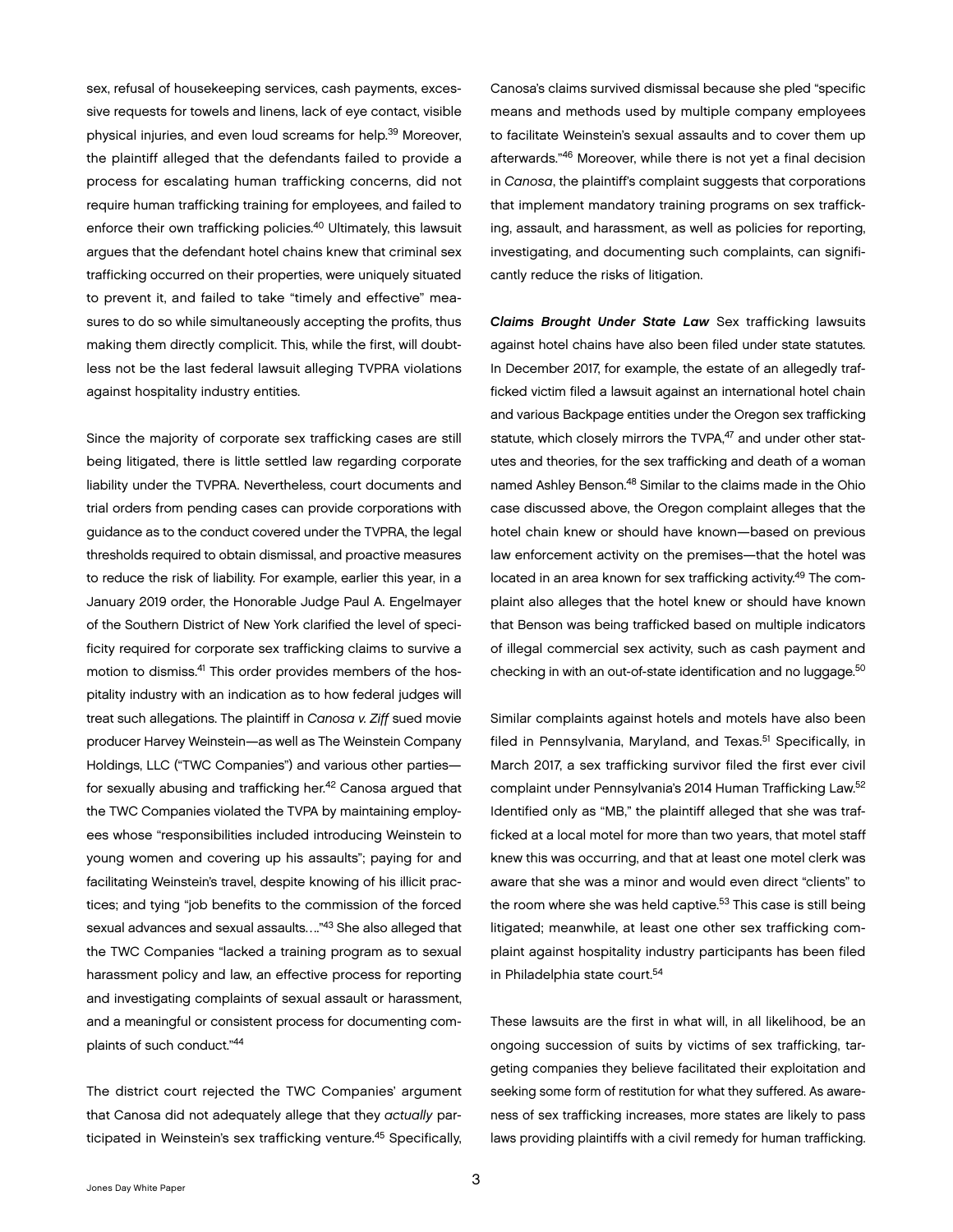#### <span id="page-5-0"></span>MOVING FORWARD

Given this changed landscape, it is imperative moving forward that members of the hospitality industry know their obligations and consider implementing effective safeguards to mitigate the risk that human trafficking will occur at or involve their premises and personnel. Hotel and motel chains will need to first and foremost be proactive in complying with existing antitrafficking laws and regulations, such as posting human trafficking awareness notices (where applicable). But they may also consider examining current methods of compliance in order to ensure that they have done their part in this global effort to eliminate modern slavery. These methods might include robust, mandatory training for employees within the hospitality industry, covering topics such as:

- The definition, history, and practice of human trafficking;
- Detecting human trafficking through awareness of common red flags; and
- Reporting and responding to suspected human trafficking.55

Additionally, organizations fighting human trafficking recommend that members of the hospitality industry take the following measures: adopting a company-wide anti-trafficking policy; allowing customers to donate hotel points to anti-trafficking organizations; establishing partnerships with local shelters to provide beds for survivors; hiring suppliers and contractors with ethical labor practices; posting the National Human Trafficking Hotline in each room; and requiring all franchisees and member companies to implement these protocols.<sup>56</sup>

While these steps are nonexhaustive, they can serve as a starting point for companies to create and implement anti-trafficking measures that are both effective and appropriate for their business needs.57 In doing so, hospitality industry participants will be best positioned to combat sex trafficking, protect their customers, and reduce the risk of criminal and civil liability.

#### LAWYER CONTACTS

For further information, please contact your principal Firm representative or one of the lawyers listed below. General email messages may be sent using our "Contact Us" form, which can be found at [www.jonesday.com/contactus/.](http://www.jonesday.com/contactus/)

#### Bethany K. Biesenthal

Chicago +1.312.269.4303 [bbiesenthal@jonesday.com](mailto:bbiesenthal@jonesday.com)

#### Laura E. Ellsworth

Pittsburgh +1.412.394.7929 [leellsworth@jonesday.com](mailto:leellsworth@jonesday.com)

#### Alison B. Marshall

Washington +1.202.879.7611 [abmarshall@jonesday.com](mailto:abmarshall@jonesday.com)

# F. Curt Kirschner, Jr. San Francisco +1.415.875.5769

[ckirschner@jonesday.com](mailto:ckirschner@jonesday.com)

# Pamela I. Yaacoub Chicago +1.312.269.4146 [pyaacoub@jonesday.com](mailto:pyaacoub@jonesday.com)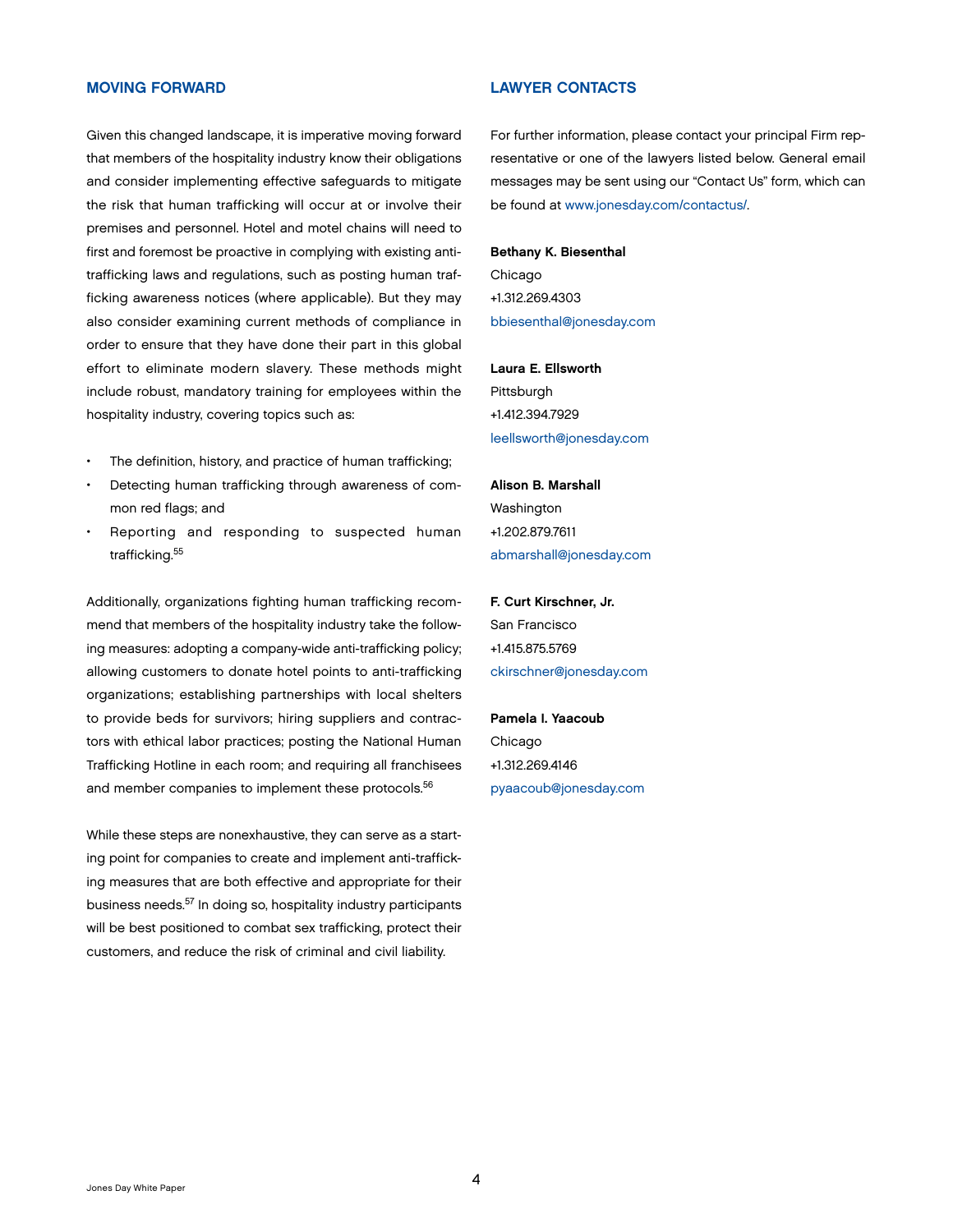#### <span id="page-6-0"></span>ENDNOTES

- 1 *See Global Estimates of Modern Slavery: Forced Labor and Forced Marriage*, INTERNATIONAL LABOR ORGANIZATION AND WALK FREE FOUNDATION 10 (Sept. 19, 2017), *available at* http://www.ilo.org/ wcmsp5/groups/public/@dgreports/@dcomm/documents/publication/wcms\_575479.pdf.
- 2 *Id.* at 11.
- 3 *National Human Trafficking Hotline Data Report; United States Report: 1/1/2016 – 12/31/2016*, NATIONAL HUMAN TRAFFICKING HOTLINE 5 (2017), https://humantraffickinghotline.org/sites/default/files/2016%20 National%20Report.pdf.
- 4 Trafficking Victims Protection Act, Pub. L. No. 106-386, 114 Stat. 1466.
- 5 Trafficking Victims Protection Reauthorization Act of 2017, Pub. L. No. 115-427.
- 6 *Human Trafficking Prosecution Unit (HTPU)*, THE U.S. DEPARTMENT OF JUSTICE (Oct. 18, 2018), https://www.justice.gov/crt/ human-trafficking-prosecution-unit-htpu.
- 7 18 U.S.C. § 1591(a) (2018).
- 8 Trafficking Victims Protection Reauthorization Act of 2003, Pub. L. No. 108-193, 117 Stat. 2879.
- 9 Justice for Victims of Trafficking Act of 2015, Pub. L. No. 114-22, § 108, 129 Stat. 227.
- 10 Justice for Victims of Trafficking Act of 2015, Pub. L. No. 114-22, § 118, 129 Stat. 227.
- 11 The SAVE Act survived a constitutional challenge in *Backpage. com, LLC v. Lynch*, 216 F. Supp. 3d 96 (D.D.C. 2016). Backpage.com argued that the Act infringes on its First Amendment rights to continue hosting "adult-oriented and escort" classified ads, and that the threat of potential prosecution constituted an Article III injury sufficient to establish standing. *Backpage.com, LLC v. Lynch*, 216 F. Supp. 3d at 99-103. The court granted the government's motion to dismiss, and found that the Save Act does not proscribe Backpage. com's intended future conduct of hosting third party advertisements for *legal* adult services and, even if Backpage.com did host sex trafficking ads, such ads did not constitute speech protected by the First Amendment. *Id.* at 103-105, 110.
- 12 Specifically, 18 U.S.C. § 1595(a) provides that any individual "who is a victim of a violation of this chapter [18 USCS §§ 1581 et seq.] may bring a civil action against the perpetrator (or whoever knowingly benefits, financially or by receiving anything of value from participation in a venture which that person knew or should have known has engaged in an act in violation of this chapter . . . ) in an appropriate district court of the United States and may recover damages and reasonable attorneys['] fees." 18 U.S.C. § 1595(a) (2018). Courts have also found that the TVPA permits recovery of punitive damages. *See, e.g.*, *Ditullio v. Boehm*, 62 F.3d 1091, 1093 (9th Cir. 2011).
- 13 *Id.* at § 1595(d).
- 14 Allow States and Victims to Fight Online Sex Trafficking Act of 2017, Pub. L. No. 115-64, 132 Stat. 1253.
- 15 *Id.* at § 2(1)-(2).
- 16 Anne Teigen, *Prosecuting Human Traffickers: Recent Legislative Enactments*, National Conference of State Legislatures (Sept. 2018), http://www.ncsl.org/Portals/1/HTML\_LargeReports/Prosecuting\_ Traffickers\_091818\_32767.pdf.
- 17 ALA. CODE §§ 13A-6-150 to -162 (LEXIS through 2019 First Special Sess.).
- 18 OHIO REV. CODE ANN. §§ 2307.51, 2905.32 (West 2019).
- 19 MISS. CODE ANN. §§ 97-3-54.1 to -54.9 (LEXIS through 2019 Reg. Sess.).
- 20 OR. REV. STAT. §§ 30.867, 163.266 (LEXIS through ch. 4 of 2019 Reg. Sess.).
- 21 18 PA. CONS. STAT. §§ 3001-72 (LEXIS through 2018 Reg. Sess. Acts).
- 22 R.I. GEN. LAWS §§ 11-67.1-1 to -26 (LEXIS through ch. 6 of 2019 Legis. Sess.).
- 23 S.C. CODE ANN. §§ 16-3-2010 to -2100 (LEXIS through ch. 2 of Sess. 123).
- 24 KAN. STAT. ANN. §§ 21-5426, 60-5003(West 2019).
- 25 TEX. CIV. PRAC. & REM. CODE § 98.002 (LEXIS through 2017 Reg. Sess.); TEX. PENAL CODE §§ 20A.01 to 04 (LEXIS through 2017 Reg. Sess.).
- 26 S.C. CODE ANN. § 16-3-2010(A)(1)-(3) (LEXIS).
- 27 TEX. CIV. PRAC. & REM. CODE § 98.002 (LEXIS).
- 28 *See, e.g.*, ALA. CODE § 13A-6-170 (LEXIS through 2019 First Special Sess.); ARK. CODE ANN. § 12-19-102 (2019); OHIO REV. CODE ANN. § 5502.63 (West 2019); *see also Compendium of Human Trafficking Awareness Poster State Laws: A Resource Guide*, U.S. DEPARTMENT OF TRANSPORTATION (Feb. 10, 2014), [https://cms.dot.gov/sites/dot.gov/](https://cms.dot.gov/sites/dot.gov/files/pictures/HT_Awareness_Poster_Laws.pdf) [files/pictures/HT\\_Awareness\\_Poster\\_Laws.pdf.](https://cms.dot.gov/sites/dot.gov/files/pictures/HT_Awareness_Poster_Laws.pdf)
- 29 GA. CODE ANN. § 16-5-47 (2018).
- 30 *See Hotel companies step up to fight human trafficking*, POLARIS PROJECT (Jan. 16, 2019), https://polarisproject.org/blog/2019/01/16/ hotel-companies-step-fight-human-trafficking.
- 31 *See id.*
- 32 2018 MINN. LAWS ch. 179 (codified at MINN. STAT. § 157.177 (LEXIS through ch. 2 of 2019 Reg. Sess.)).
- 33 2016 CONN. ACTS 71 (codified at CONN. GEN. STAT. § 44-5 (LEXIS through 2018 First Reg. Sess.)).
- 34 2013 N.J. LAWS 51 (codified at N.J. STAT. § 2C:13-12 (LEXIS through 218th Second Ann. Sess. 2019)).
- 35 *Id.*
- 36 In 2016, for example, the California Attorney General filed a number of pimping—defined similarly to sex trafficking under federal law and money laundering charges against executives at Backpage, a website that hosted classified advertisements for "adult" and "escort" services. Criminal Complaint, *People v. Carl Ferrer* No. 16FE0224013 (Cal. Super. Ct., Sacramento Cty. filed Dec. 23, 2016), *available at* https://oag.ca.gov/system/files/attachments/press\_ releases/backpage%20redacted.pdf. On March 28, 2018, the DOJ also charged seven individuals affiliated with Backpage with facilitating prostitution, money laundering, and other similar offenses. Press Release, The U.S. Department of Justice, Justice Department Leads Effort to Seize Backpage.Com, the Internet's Leading Forum for Prostitution Ads, and Obtains 93-Count Federal Indictment (Apr. 9, 2018), [https://www.justice.gov/opa/pr/justice-department-leads](https://www.justice.gov/opa/pr/justice-department-leads-effort-seize-backpagecom-internet-s-leading-forum-prostitution-ads)[effort-seize-backpagecom-internet-s-leading-forum-prostitution](https://www.justice.gov/opa/pr/justice-department-leads-effort-seize-backpagecom-internet-s-leading-forum-prostitution-ads)[ads.](https://www.justice.gov/opa/pr/justice-department-leads-effort-seize-backpagecom-internet-s-leading-forum-prostitution-ads) Although the federal charges were not brought under the TVPA, when viewed together with the California prosecution, they demonstrate a strengthened commitment to prosecute corporations, including internet websites, for sexual misconduct.